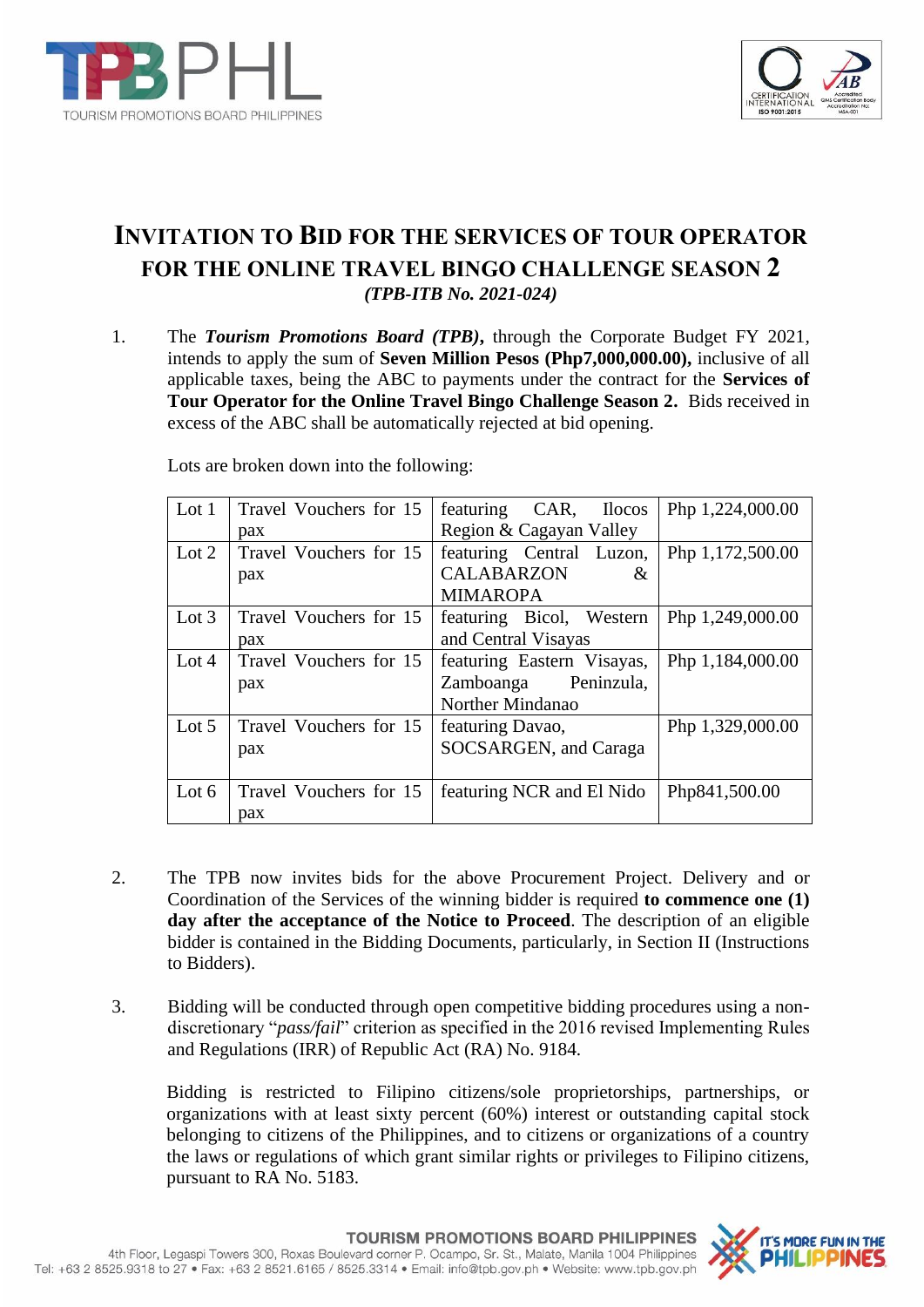- 4. Prospective Bidders may obtain further information from **TPB – Bids and Awards Committee Secretariat** and inspect the Bidding Documents at the address given below from 8:00 a.m. to 5:00 p.m. Monday to Friday excluding holidays.
- 5. A complete set of Bidding Documents may be acquired by interested Bidders on **November 5, 2021 to November 25, 2021 (10:00 a.m.)** from the given address and website(s) below *and upon payment of the applicable fee for the Bidding Documents, pursuant to the latest Guidelines issued by the GPPB***.** The Procuring Entity shall allow the bidder to present its proof of payment for the fees by sending of scan copy of Official Receipt or by showing the Official Receipt personally to TPB-BAC Secretariat. The cost of bidding documents shall correspond to the ABC range as indicated in the table below. This shall be the maximum amount of fee that procuring entities can set for the acquisition of bidding documents.

| Approved Budget for the Contract     | <b>Maximum Cost of Bidding Documents</b> |  |
|--------------------------------------|------------------------------------------|--|
|                                      | (in Philippine Peso)                     |  |
| $500,000$ and below                  | 500.00                                   |  |
| More than 500,000 up to 1 Million    | 1,000.00                                 |  |
| More than 1 Million up to 5 Million  | 5,000.00                                 |  |
| More than 5 Million up to 10 Million | 10,000.00                                |  |

- 6. The TPB will hold a Pre-Bid Conference<sup>1</sup>on **November 12, 2021, 2:00 p.m.** through video conferencing or webcasting *via Zoom Link* which shall be open to prospective bidders
- 7. Bids must be duly received by the BAC Secretariat through online or electronic submission as indicated below, on or before **November 25, 2021, 10:00 a.m***.* Late bids shall not be accepted.

Instructions for submission of bid/proposal:

Bidders are instructed to submit in electronic bid submission, to ensure the security, integrity, and confidentiality of the bids submitted the bidders must submit their bid in **password-protected** compressed archive folder.

# **1 st Sub Folder Technical Component Folder includes the following scan copy:**

### *Class "A" Documents*

### *Legal Documents*

- (a) Valid PhilGEPS Registration Certificate (Platinum Membership) (all pages); **or**
- (b) Registration certificate from Securities and Exchange Commission (SEC), Department of Trade and Industry (DTI) for sole proprietorship, or Cooperative Development Authority (CDA) for cooperatives or its equivalent document,

<sup>&</sup>lt;sup>1</sup> May be deleted in case the ABC is less than One Million Pesos (PhP1,000,000) where the Procuring Entity may not hold a Pre-Bid Conference.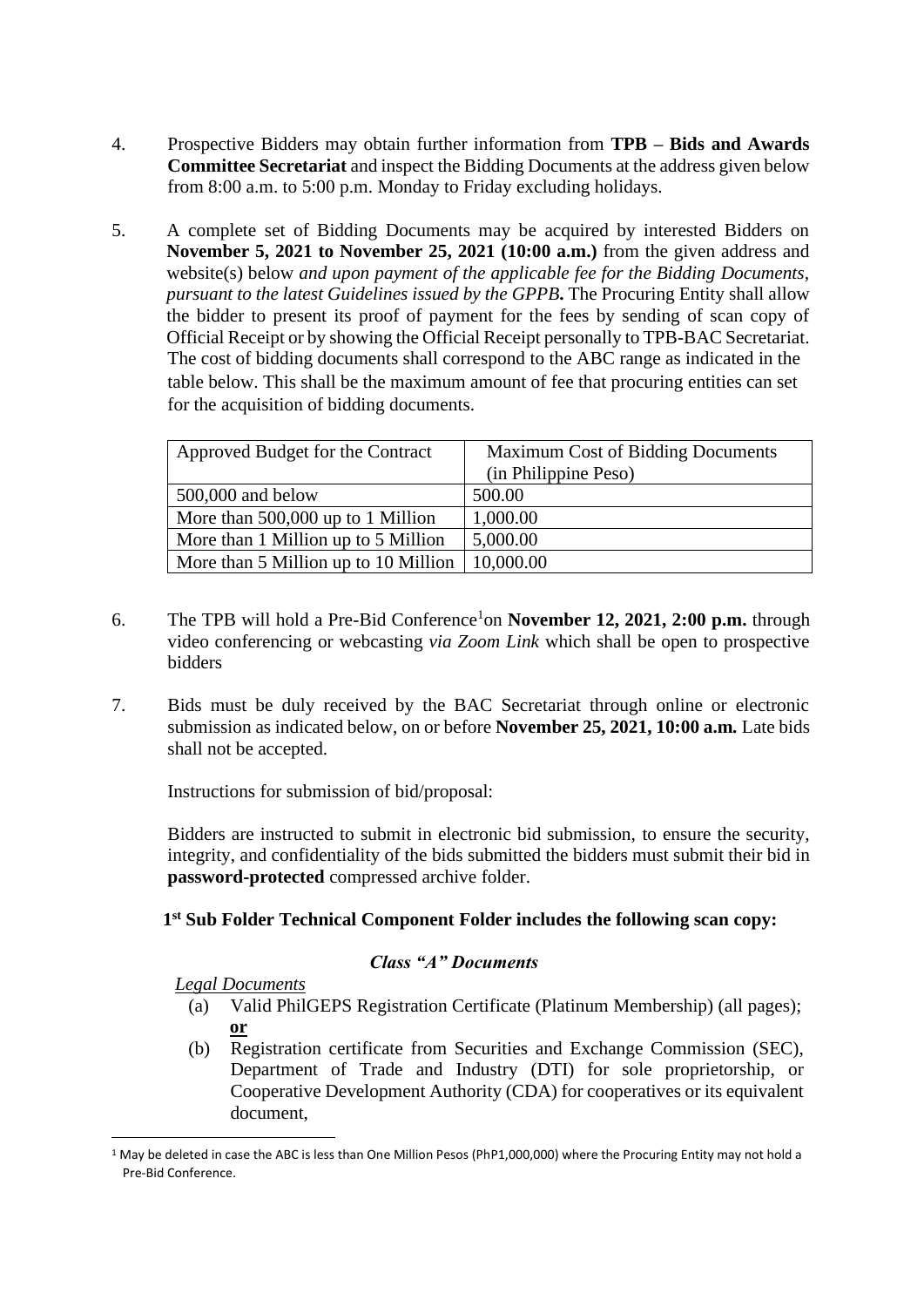**and**

- (c) Mayor's or Business permit issued by the city or municipality where the principal place of business of the prospective bidder is located, or the equivalent document for Exclusive Economic Zones or Areas; **and**
- (d) Tax clearance per E.O. No. 398, s. 2005, as finally reviewed and approved by the Bureau of Internal Revenue (BIR).

*Technical Documents*

- (e) Statement of the prospective bidder of all its ongoing government and private contracts **within three (3) years,** including contracts awarded but not yet started, if any, whether similar or not similar in nature and complexity to the contract to be bid; **and**
- (f) Statement of the bidder's Single Largest Completed Contract (SLCC) similar to the contract to be bid **within three (3) years,** contract should at least be **fifty percent (50%) of the ABC**; **and**
- (g) Bid Security. Notarized Bid Securing Declaration or Cash or cashier's/Manager's check. If in the form of a Surety Bond, submit also a certification issued by the Insurance Commission;

**or**

Notarized Bid Securing Declaration; **and**

- (h) Conformity with the Technical Specifications; **and**
- (i) Notarized Omnibus Sworn Statement (OSS) Revised issue; **and** if applicable, Notarized Secretary's Certificate in case of a corporation, partnership, or cooperative; or Special Power of Attorney of all members of the joint venture giving full power and authority to its officer to sign the OSS and do acts to represent the Bidder.
- (j) The Supplier's audited financial statements, showing, among others, the Supplier's total and current assets and liabilities, stamped "received" by the BIR or its duly accredited and authorized institutions, for the preceding calendar year which should not be earlier than two (2) years from the date of bid submission; **and**
- (k) The prospective bidder's computation of Net Financial Contracting Capacity (NFCC), computation must be at least equal to ABC;

# **or**

A committed Line of Credit from a Universal or Commercial Bank in lieu of its NFCC computation.

# *Class "B" Documents*

(l) If applicable, a duly signed joint venture agreement (JVA) in case the joint venture is already in existence;

**or** 

duly notarized statements from all the potential joint venture partners stating that they will enter into and abide by the provisions of the JVA in the instance that the bid is successful.

# **2 nd Sub Folder: Financial Component Folder include scan copy of:**

- (m) Duly signed and accomplished Financial Bid Form; **and**
- (n) Duly signed and accomplished Price Schedule(s).

Please submit your electronic bid/proposal to all of the following email add: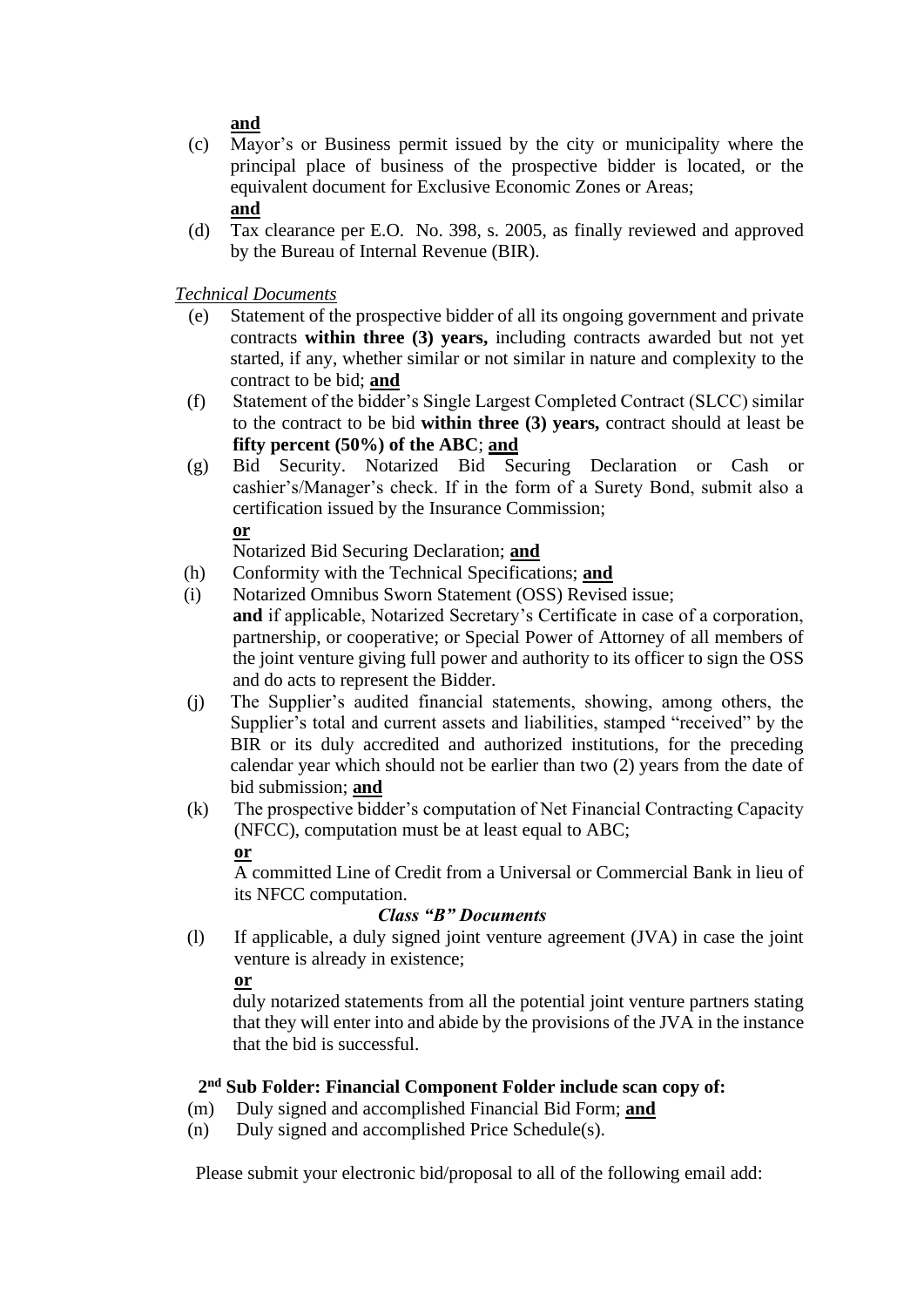[bac\\_sec@tpb.gov.ph,](mailto:bac_sec@tpb.gov.ph) cc [soc\\_torres@tpb.gov.ph,](mailto:soc_torres@tpb.gov.ph)

Request a confirmation if your submitted bid was received.

The Bidders are also instructed to submit the hard copy of their bid proposal after the Bid Opening to TPB BAC Secretariat.



Suggested format for the subject title in the email for submission of Bid Proposal Documents:

**Link to Bid Proposal Documents\_ Lot 1 Tour Operator for Online Travel Bingo Challenge Season 2 ITB No. 2021-024**

**Link to Bid Proposal Documents\_ Lot 2 Tour Operator for Online Travel Bingo Challenge Season 2 ITB No. 2021-024**

**Link to Bid Proposal Documents\_ Lot 3 Tour Operator for Online Travel Bingo Challenge Season 2 ITB No. 2021-024**

**Link to Bid Proposal Documents\_ Lot 4 Tour Operator for Online Travel Bingo Challenge Season 2 ITB No. 2021-024**

**Link to Bid Proposal Documents\_ Lot 5 Tour Operator for Online Travel Bingo Challenge Season 2 ITB No. 2021-024**

**Link to Bid Proposal Documents\_ Lot 6 Tour Operator for Online Travel Bingo Challenge Season 2 ITB No. 2021-024**

**Note: for bidders want to submit 1 lot or more than 1 Lot, submit your complete bid (Technical, Legal, and Financial) proposal separately for each Lot**

The passwords for accessing the files will be disclosed by the Bidders only during the actual opening of the bids which may be done in person or face-to-face through video conferencing, webcasting or similar technology. Bidder's representative/s are instructed to attend the Bid Proposal Opening.

The timestamp as reflected on the BAC Secretariats' official email shall be the basis of the official time the link/document is received.

8. All Bids must be accompanied by a bid security in any of the acceptable forms and in the amount stated in **ITB** Clause 14.